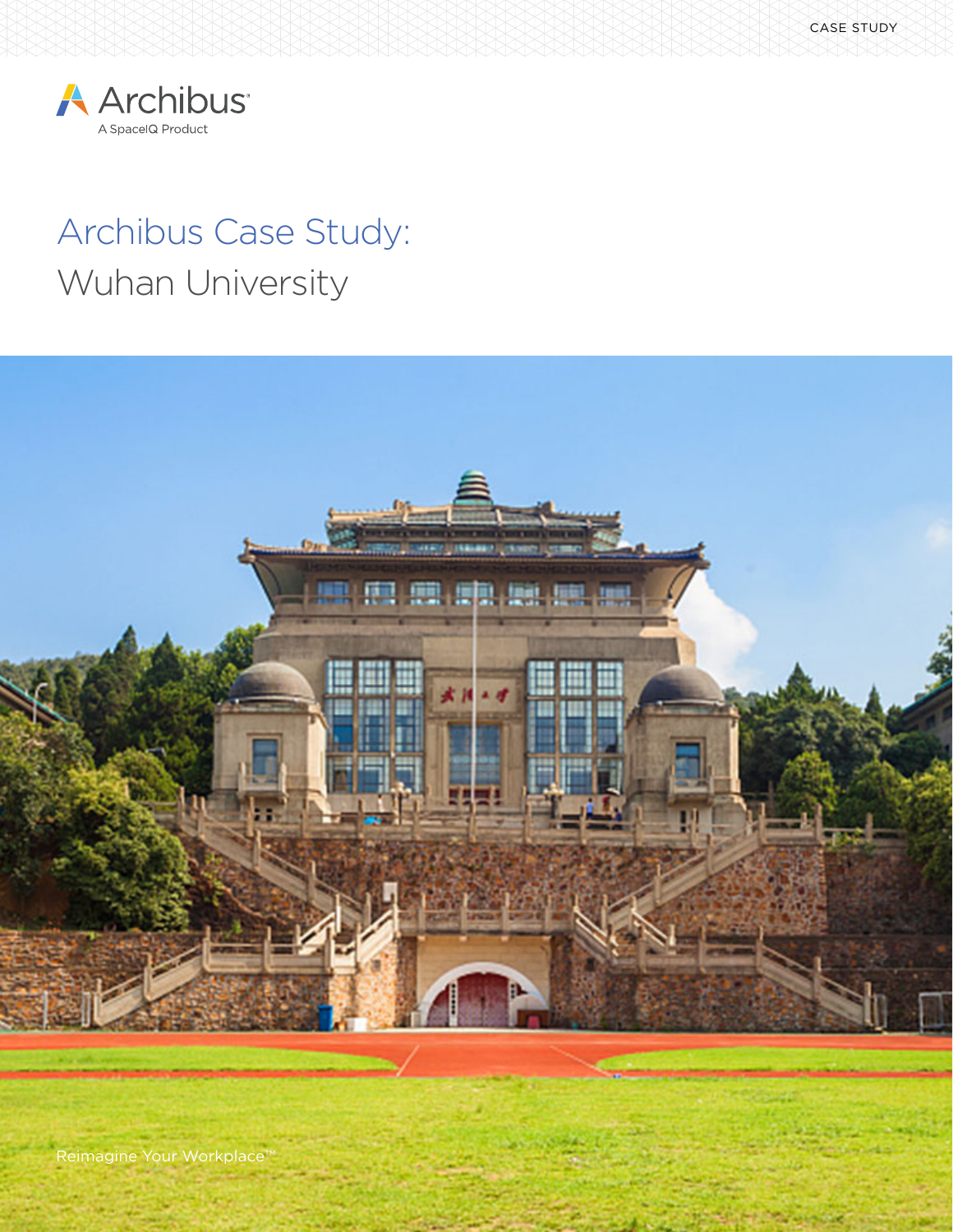Wuhan University is among China's Top Ten universities, both academically and in their extensive property and building assets. With an enrollment of 55,000 undergraduate and graduate students, the school comprises 38 colleges, 900+ buildings, and approximately 26 million square feet of teaching, administrative and residential properties.

The university's extensive portfolio resulted from the merger of Wuhan University with three other institutions: the University of Hydraulic & Electric Engineering; Hubei Medical University; and Wuhan University of Survey & Mapping.

With the formerly separate campuses taking sometimes different approaches to tracking their real estate and facilities management data – and with paper-based, or sometimes CAD drawings, scattered across campuses and departments – it was difficult for Wuhan University to acquire and consolidate the space data and drawing information needed to document and effectively manage the new combined institution.

To collect and consolidate their facility information, Wuhan University chose Web-based Archibus Space Inventory & Performance and Service Desk applications.

#### Facilities Facts



## Reasons for Implementing

**· Consolidate space data and drawing information due to a merger of 4 large educational institutions**

## Archibus Solutions

- **· Space Inventory & Performance**
- **· Service Desk**
- **· Overlay with Design Management for AutoCAD & Revit**

## Benefits Gained

- **· Consolidation of, and easy access to, space management information and CAD drawings**
- **· More accurate chargebacks**
- **· Streamlined compliance reporting**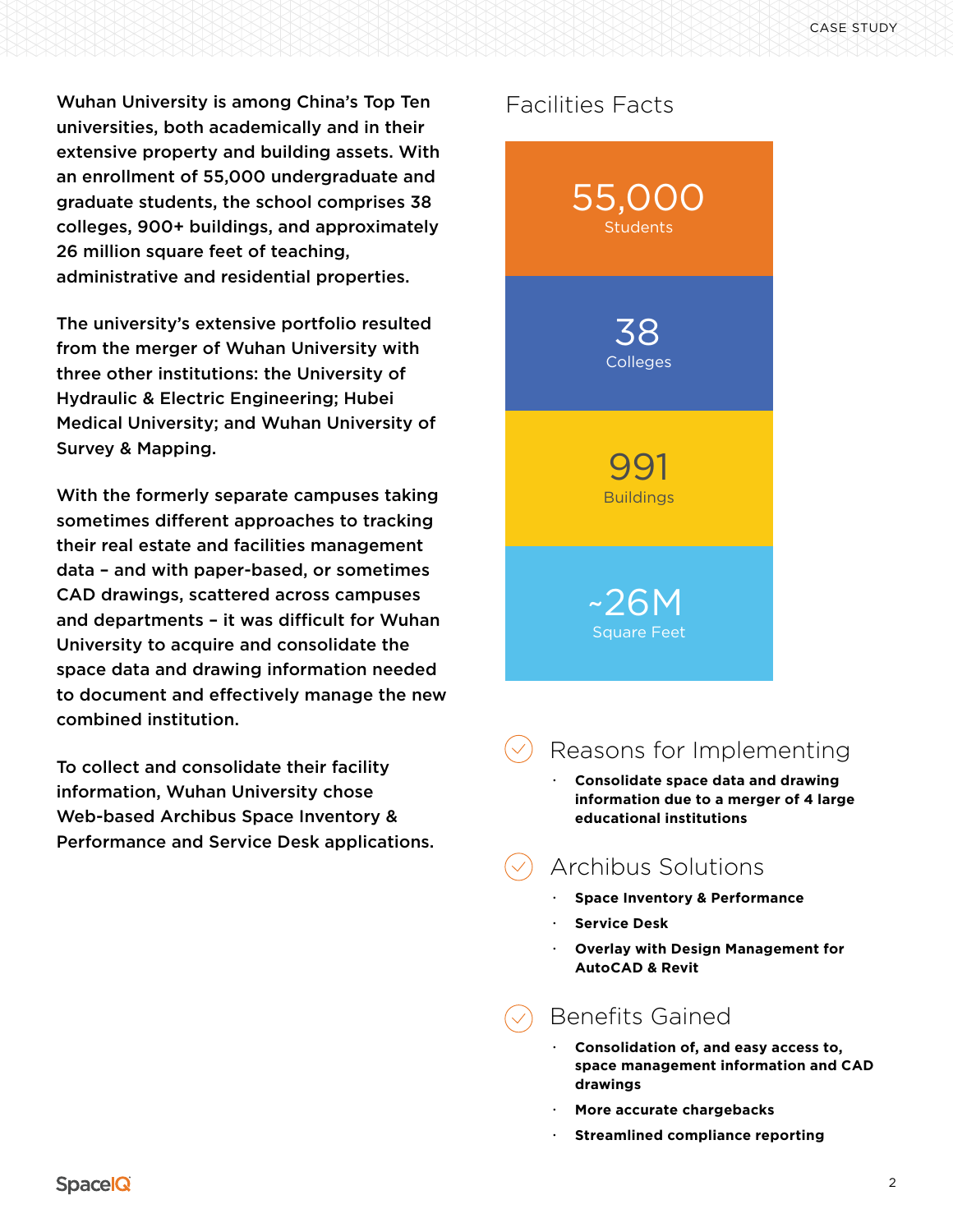### Localization, Localization, Localization

"A deep understanding of end-user requirements, complete localization and reporting, and quick deployment were considered keys to success in the implementation of the space management function," says Sarina Xue, President of Archibus Solution Centers Beijing.

"For a space management implementation to succeed, one must speak to these users in their own national and professional language. This is as true in education as it is in any other industry, and it was a policy that was followed in the extensive space management implementation at Wuhan University."

That development project had multiple goals, starting with capturing drawings of all buildings and collecting basic information on all rooms. It also included standardizing room categories and types, associating land parcels with properties, managing university-wide space standards, and handling space assignments and a wide range of reporting requirements.

#### Fast 6-Month Roll-out Improves Data Access, Reporting

Prior to the implementation of Archibus, a survey was conducted on all university buildings to get a more accurate inventory of the institutions' holdings and related challenges. The effort, performed by students from Wuhan University of Survey and Mapping, included room surveys

and the creation of facilities drawings made with CorelDRAW.

Following this initial attempt at capturing all building drawing and room information, the university realized it needed a more versatile, technology-forward solution for its purposes. It was at that point that the Archibus solution was rolled out in only six months to create a single space data repository that was more accessible to a wider audience. A key element of this transition to improved technology included the importing of the old CorelDRAW drawings into AutoCAD, which allowed them be viewed and modified using the University's newly acquired Archibus Overlay with Design Management for AutoCAD & Revit application.

"With survey and drawing information centralized in Archibus, Wuhan University finally has an accurate set of building drawings that are easily accessed. In addition, the university was also able to standardize definitions of room category and type, in alignment with Ministry of Education initiatives...Archibuswas also instrumental in helping the university establish the Space Standard Area (SSA) measurement to calculate college and departmental space chargebacks."

—Archibus Solution Centers-Beijing, Sarina Xue, President